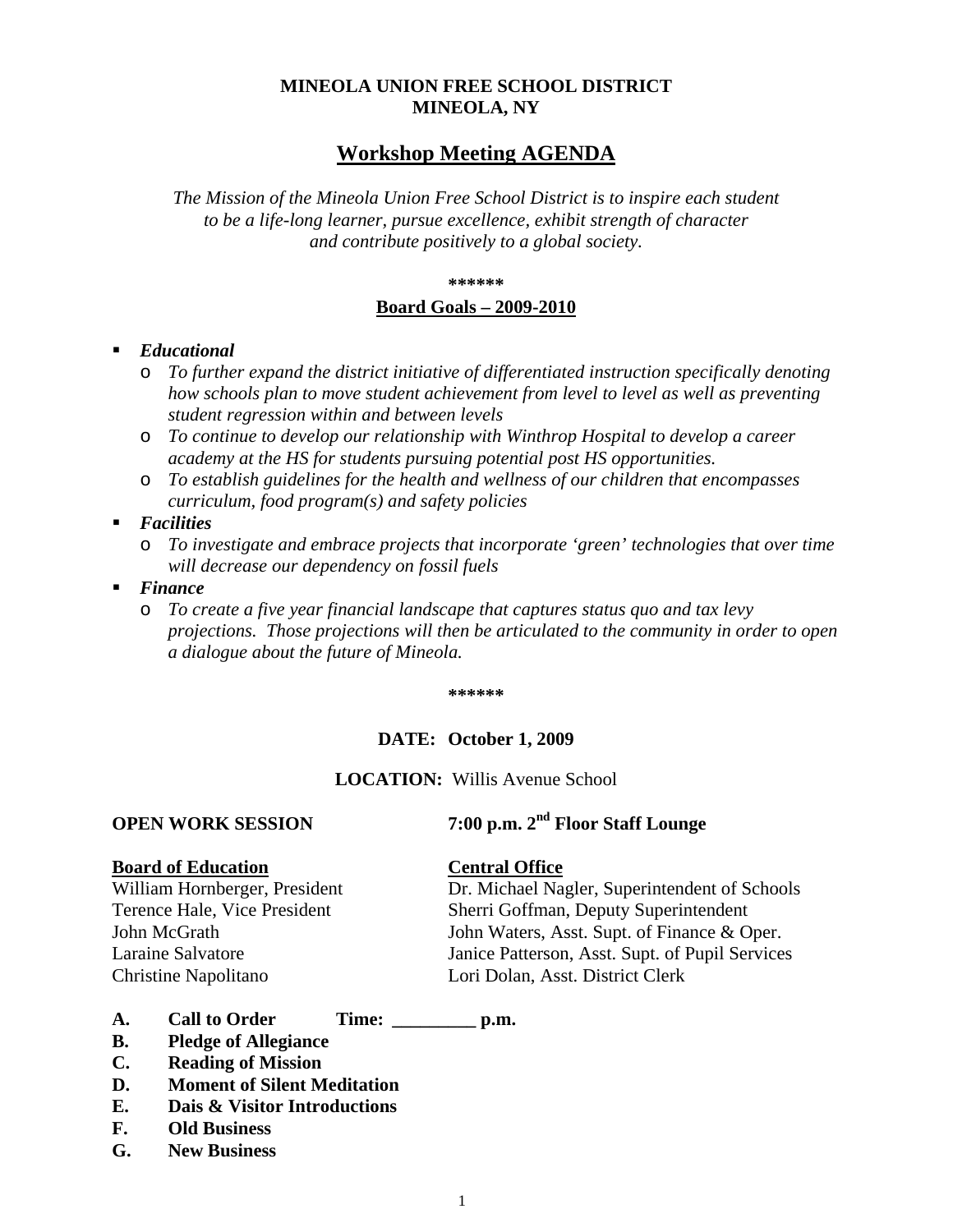## **1. Instructional Contract**

**RESOLUTION #29 – BE IT RESOLVED** that the Board of Education approves of an agreement between the Mineola Union Free School District and Family Service League, Inc. for evening computer classes to low income adults who are Mineola residents for the 2009-2010 school year.

| <b>Motion:</b> |     |  |
|----------------|-----|--|
| Second:        |     |  |
| Yes:           | No: |  |
|                |     |  |
|                |     |  |
|                |     |  |
|                |     |  |

**Passed: \_\_\_\_\_**

### **H. Superintendent's Reports**

- Science Research (Update Lisa Applewhite)
- NY Learns (Sherri Goffman)

## **I. Executive Session** Time: \_\_\_\_\_ p.m.

| <b>Motion:</b><br>Second: |                |     |  |
|---------------------------|----------------|-----|--|
| Yes:                      |                | No: |  |
| Passed:                   |                |     |  |
| Returned:                 |                |     |  |
| Adjournment               | $Time:$ $p.m.$ |     |  |
| <b>Motion:</b><br>Second: |                |     |  |
| Yes:                      |                | No: |  |
|                           |                |     |  |
|                           |                |     |  |
|                           |                |     |  |